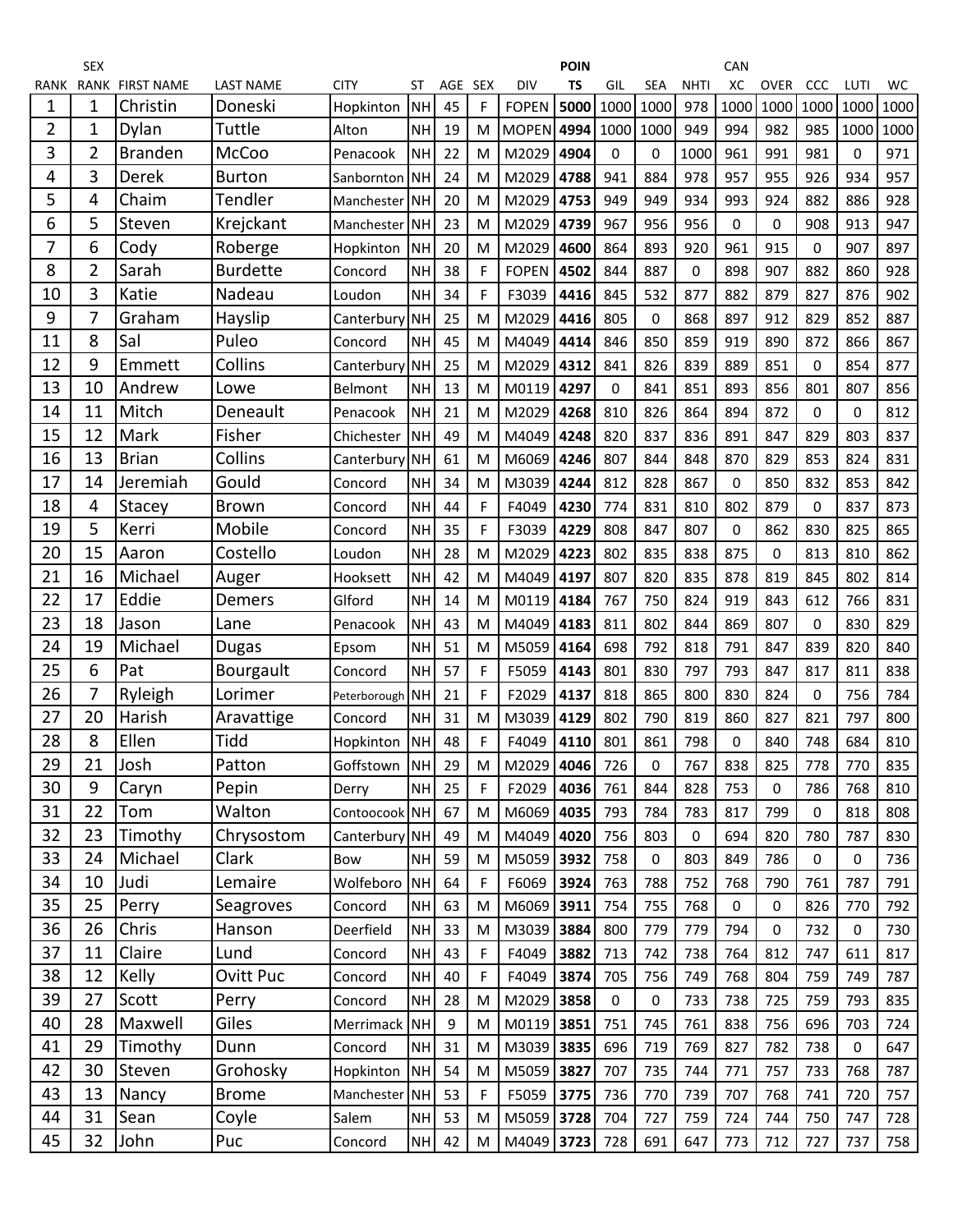| 46       | 33       | Chuck                   | Bourgault                     | Bow                     | <b>NH</b>              | 55       | M                | M5059          | 3710         | 670        | 711              | 737         | 755              | 748                | 743         | 713         | 727        |
|----------|----------|-------------------------|-------------------------------|-------------------------|------------------------|----------|------------------|----------------|--------------|------------|------------------|-------------|------------------|--------------------|-------------|-------------|------------|
| 47       | 14       | Jane                    | Landry                        | Concord                 | <b>NH</b>              | 58       | F                | F5059          | 3705         | 676        | 735              | 715         | 730              | 761                | 704         | 692         | 764        |
| 48       | 15       | <b>Betsy</b>            | <b>Black</b>                  | Concord                 | <b>NH</b>              | 56       | F                | F5059          | 3704         | 0          | 715              | 710         | 713              | 772                | 0           | 732         | 772        |
| 49       | 16       | Shannon                 | Arndt                         | Concord                 | <b>NH</b>              | 43       | F                | F4049          | 3675         | 720        | 733              | 739         | 739              | 0                  | 0           | 715         | 744        |
| 50       | 34       | Stephen                 | <b>Burns</b>                  | Concord                 | <b>NH</b>              | 41       | M                | M4049          | 3673         | 542        | 517              | 607         | 0                | 851                | 834         | 839         | 482        |
| 51       | 35       | Benjamin                | <b>Dugas</b>                  | Epsom                   | <b>NH</b>              | 11       | M                | M0119          | 3671         | 692        | 744              | 668         | 813              | 704                | 680         | 666         | 718        |
| 52       | 17       | Regina                  | Flynn                         | Strafford               | <b>NH</b>              | 50       | F                | F5059          | 3651         | 711        | 754              | 681         | 0                | 743                | 723         | 710         | 720        |
| 53       | 18       | Rebecca                 | <b>Dugas</b>                  | Epsom                   | <b>NH</b>              | 42       | F                | F4049          | 3650         | 663        | 724              | 706         | 670              | 731                | 735         | 688         | 754        |
| 54       | 19       | Jill                    | Smart                         | Pembroke                | <b>NH</b>              | 43       | F                | F4049          | 3614         | 657        | 758              | 694         | 660              | 733                | 686         | 666         | 743        |
| 55       | 20       | <b>Brigid</b>           | McNamee                       | Concord                 | <b>NH</b>              | 55       | F                | F5059          | 3602         | 707        | 733              | 712         | 710              | 733                | 0           | 658         | 714        |
| 56       | 21       | Shawna                  | <b>Bedard</b>                 | Concord                 | <b>NH</b>              | 35       | F                | F3039          | 3586         | 0          | 675              | 723         | 0                | 744                | 716         | 671         | 728        |
| 57       | 36       | Tom                     | Raffio                        | Bow                     | <b>NH</b>              | 59       | M                | M5059          | 3582         | 611        | 673              | 687         | 749              | 681                | 705         | 710         | 731        |
| 58       | 37       | Howard                  | Roemer                        | <b>Bow</b>              | <b>NH</b>              | 54       | M                | M5059          | 3577         | 684        | 695              | 704         | 731              | 716                | 708         | 692         | 718        |
| 59       | 38       | Rowan                   | Arndt                         | Concord                 | <b>NH</b>              | 9        | M                | M0119          | 3558         | 621        | 682              | 733         | 770              | 0                  | 0           | 659         | 714        |
| 60       | 39       | Micah                   | <b>Burdette</b>               | Concord                 | <b>NH</b>              | 9        | M                | M0119          | 3550         | 639        | 618              | $\pmb{0}$   | 747              | 717                | 694         | 680         | 712        |
| 61       | 22       | Michelle                | Edwards                       | Chichester              | <b>NH</b>              | 45       | F                | F4049          | 3522         | 671        | 693              | 680         | 0                | 728                | 695         | 677         | 726        |
| 62       | 23       | Sarah                   | Valle                         | Concord                 | <b>NH</b>              | 32       | $\mathsf F$      | F3039          | 3516         | 684        | 721              | 695         | $\mathbf 0$      | 719                | 677         | 0           | 697        |
| 63       | 24       | Stacy                   | Giles                         | Merrimack NH            |                        | 42       | F                | F4049          | 3443         | 663        | 682              | 669         | 673              | 724                | 655         | 622         | 695        |
| 64       | 25       | Karen                   | Bergquist                     | Bow                     | <b>NH</b>              | 37       | F                | F3039          | 3441         | 643        | 686              | 677         | 694              | 699                | 583         | 625         | 685        |
| 66       | 26       | Jennifer                | Saucier                       | Concord                 | <b>NH</b>              | 44       | F                | F4049          | 3433         | 633        | 690              | 0           | 699              | 699                | 0           | 647         | 698        |
| 65       | 40       | Zachary                 | Lund                          | Concord                 | <b>NH</b>              | 9        | M                | M0119          | 3433         | 675        | 633              | 644         | 694              | 719                | 625         | 589         | 701        |
| 67       | 41       | Thom                    | Flynn                         | Strafford               | <b>NH</b>              | 64       | M                | M6069          | 3426         | 677        | 679              | 651         | $\Omega$         | 689                | 707         | 674         | 664        |
| 68       | 42       | Paul                    | Levin                         | Nottingham NH           |                        | 48       | M                | M4049          | 3418         | 623        | 666              | 691         | 677              | 672                | 686         | 668         | 692        |
| 69       | 27       | Martha                  | Hickey                        | Bow                     | <b>NH</b>              | 50       | F                | F5059          | 3417         | 628        | 683              | 676         | 638              | 687                | 667         | 658         | 704        |
| 70       | 28       | <b>Brenda</b>           | Coyle                         | Salem                   | <b>NH</b>              | 50       | F                | F5059          | 3405         | 634        | 707              | 662         | 633              | 703                | 653         | 651         | 680        |
| 71       | 29       | Regan                   | Coyle                         | Salem                   | <b>NH</b>              | 20       | F                | F2029          | 3405         | 667        | 724              | 687         | 656              | 669                | 644         | 607         | 658        |
| 72       | 43       | Roger                   | Beauchamp                     | Manchester              | NH                     | 51       | M                | M5059          | 3398         | 652        | 677              | 678         | 697              | 661                | 651         | 667         | 679        |
| 73       | 44       | <b>Brewster</b>         | <b>Bartlett</b>               | Loudon                  | <b>NH</b>              | 67       | M                | M6069          | 3370         | 662        | 0                | 674         | 679              | 661                | 630         | 668         | 687        |
| 74       | 30       | Linda                   | <b>Bartlett</b>               | Northwood NH            |                        | 51       | F                | F5059          | 3365         | 643        | 650              | 641         | 664              | 677                | 671         | 670         | 683        |
| 75       | 45       | Jonathan                | Powell                        | Sanbornton NH           |                        | 67       | M                | M6069 3363     |              | 656        | 660              | 657         | 703              | 667                | 672         | 652         | 661        |
| 76       | 31       | Maureen                 | Dunn                          | Concord                 | <b>NH</b>              | 40       | F                | F4049          | 3330         | 651        | 677              | 662         | $\Omega$         | 670                | 622         | $\Omega$    | 670        |
| 77       | 32       | Miranda                 | Hardister                     | Concord                 | <b>NH</b>              | 42       | F                | F4049          | 3319         | 633        | 673              | 680         | 658              | 675                | 0           | 561         | 631        |
| 78       | 46       | Soren                   | Puc                           | Concord                 | <b>NH</b>              | 10       | M                | $M0119$ 3313   |              | 621        | 635              | 650         | 722              | 645                | 474         | $\mathbf 0$ | 661        |
| 79       | 47       | Philippe                | Vaillancourt                  | Weare                   | <b>NH</b>              | 24       | M                | M2029          | 3313         | 607        | 652              | 681         | 679              | 639                | 0           | 599         | 662        |
| 80<br>81 | 48<br>33 | Rick<br>Michele Bartlet | Cibotti<br>Bartlett           | Concord                 | <b>NH</b><br><b>NH</b> | 62       | M                | M6069          | 3276         | 606        | 650              | 659         | 671              | 649                | 645         | 619         | 647        |
| 82       | 34       | Brandy                  | Cassada                       | Loudon<br>Manchester NH |                        | 54<br>36 | F<br>$\mathsf F$ | F5059          | 3268         | 635<br>632 | $\pmb{0}$<br>660 | 639         | 635              | 668<br>$\mathbf 0$ | 651<br>581  | 657         | 653        |
| 83       | 35       | <b>Bianca</b>           | Acebron Peco                  | Antrim                  | <b>NH</b>              | 24       | $\mathsf F$      | F3039<br>F2029 | 3250<br>3233 | 597        | 643              | 635<br>616  | 665<br>608       | 641                | 613         | 600<br>674  | 658<br>659 |
| 84       | 36       | Amy                     | Schmitz-Michaud Manchester NH |                         |                        | 43       | F                | F4049          | 3227         | 624        | 656              | 636         | 624              | $\mathbf 0$        | 624         | 641         | 670        |
| 85       | 37       | Sandra                  | Kelley                        | New Boston NH           |                        | 35       | $\mathsf F$      | F3039          | 3223         | 632        | 624              | $\mathbf 0$ | $\boldsymbol{0}$ | 668                | 647         | 652         | 623        |
| 86       | 49       | Isaac                   | Horn                          | Nashua                  | <b>NH</b>              | 35       | M                | M3039          | 3206         | 612        | 654              | $\pmb{0}$   | 622              | 632                | 642         | 628         | 650        |
| 87       | 38       | Hope                    | Jordan                        | Canterbury NH           |                        | 50       | F                | F5059          | 3175         | 629        | 656              | 617         | 606              | 0                  | 623         | 612         | 650        |
| 88       | 50       | <b>Brian</b>            | Saucier                       | Concord                 | <b>NH</b>              | 45       | M                | M4049          | 3161         | 602        | 653              | $\pmb{0}$   | 0                | 651                | $\mathbf 0$ | 610         | 645        |
| 89       | 39       | Marilyn                 | Mylen                         | Penacook                | <b>NH</b>              | 48       | F                | F4049          | 3131         | 608        | 645              | 592         | 597              | 628                | 609         | 591         | 641        |
| 90       | 40       | Rachel                  | Lakin                         | Munsonville NH          |                        | 52       | $\mathsf F$      | F5059          | 3121         | 633        | 683              | 615         | 567              | 0                  | 564         | 572         | 618        |
| 91       | 51       | Matt                    | <b>Bedard</b>                 | Concord                 | <b>NH</b>              | 41       | M                | M4049          | 3081         | 0          | 614              | 622         | $\mathbf 0$      | 644                | 613         | 588         | 582        |
| 92       | 41       | Lisa                    | <b>Bowers</b>                 | Concord                 | NH                     | 41       | F                | F4049          | 3079         | 551        | 577              | 577         | 588              | 630                | 635         | 595         | 631        |
|          |          |                         |                               |                         |                        |          |                  |                |              |            |                  |             |                  |                    |             |             |            |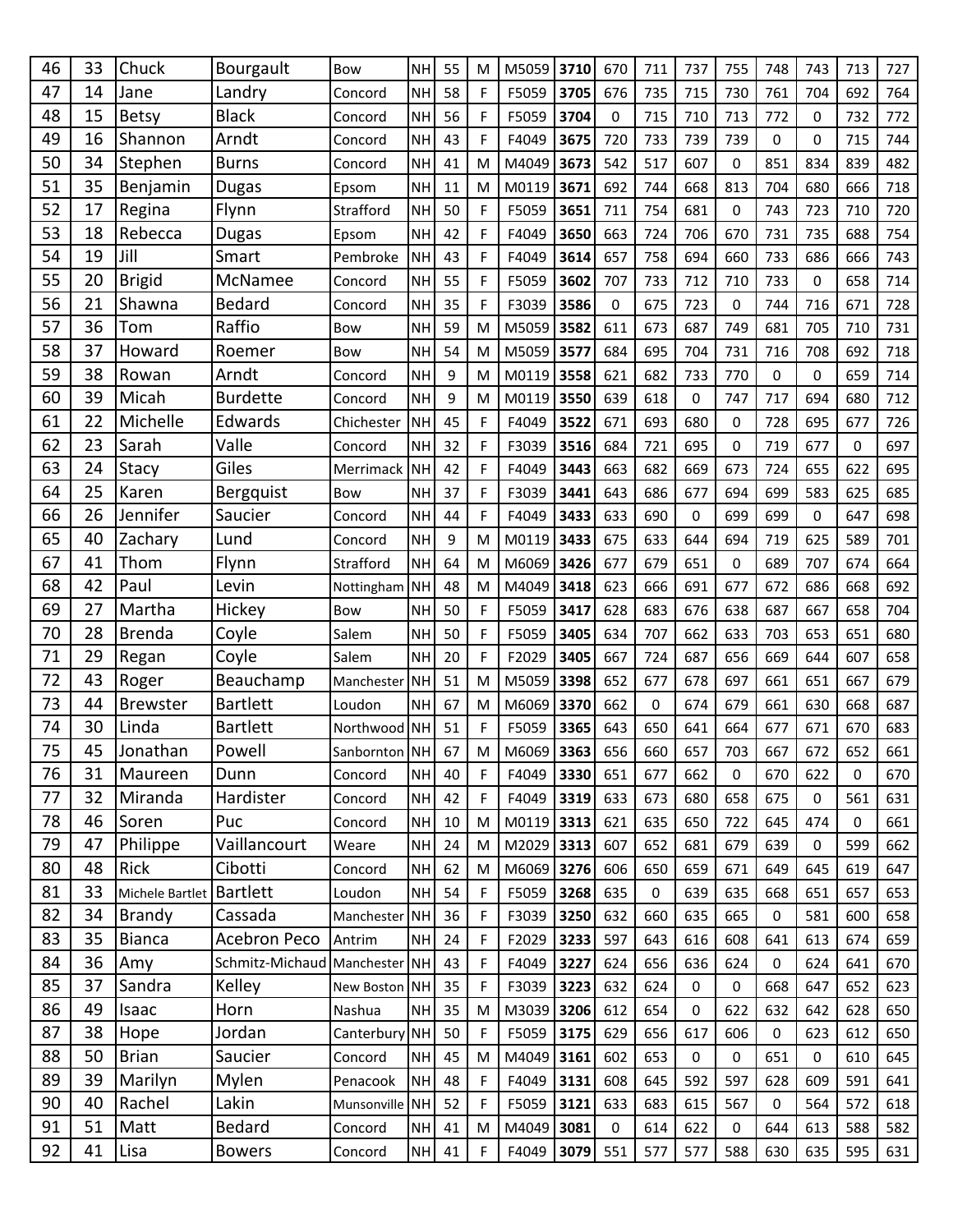| 93         | 42       | Jane             | Palangas                 | Weare               | <b>NH</b>       | 51       | F                          | F5059          | 3075         | 620         | 647         | 621         | 570         | 576        | 542                        | 528                | 611        |
|------------|----------|------------------|--------------------------|---------------------|-----------------|----------|----------------------------|----------------|--------------|-------------|-------------|-------------|-------------|------------|----------------------------|--------------------|------------|
| 94         | 52       | Chris            | Northrop                 | Concord             | <b>NH</b>       | 59       | M                          | M5059          | 3073         | $\mathbf 0$ | 0           | 624         | 656         | 640        | 482                        | 543                | 610        |
| 95         | 43       | Nicole           | Foote                    | Bow                 | <b>NH</b>       | 41       | F                          | F4049          | 3042         | 601         | 623         | 603         | 0           | 603        | 576                        | 0                  | 612        |
| 96         | 44       | Anne             | Levergood                | Chichester          | NH              | 26       | F                          | F2029          | 3027         | 612         | 638         | 0           | $\Omega$    | 613        | 581                        | $\mathbf 0$        | 583        |
| 97         | 53       | Timothy          | Sanderson                | Northwood NH        |                 | 19       | M                          | M0119          | 3027         | $\mathbf 0$ | 558         | 626         | 667         | 611        | 491                        | 0                  | 565        |
| 98         | 45       | Melissa          | <b>Buckner</b>           | Deerfield           | <b>NH</b>       | 40       | F                          | F4049          | 3023         | 598         | 637         | 584         | 568         | 313        | 0                          | $\Omega$           | 636        |
| 99         | 54       | Robert           | Lade                     | Raymond             | <b>NH</b>       | 52       | M                          | M5059          | 3000         | 548         | 579         | 592         | $\mathbf 0$ | 586        | 580                        | 596                | 646        |
| 100        | 46       | Julia            | Glisson                  | Merrimack           | <b>NH</b>       | 20       | F                          | F2029          | 2984         | 576         | $\pmb{0}$   | 566         | 596         | 592        | 508                        | 0                  | 654        |
| 101        | 47       | Codie            | Chevalier                | Loudon              | <b>NH</b>       | 38       | F                          | F3039          | 2980         | 551         | 0           | 0           | 588         | 629        | 619                        | 593                | 528        |
| 102        | 55       | David            | Simmons                  | Nashua              | <b>NH</b>       | 65       | M                          | M6069          | 2973         | $\mathbf 0$ | 568         | 585         | 544         | 0          | 611                        | 612                | 597        |
| 103        | 48       | Joanne           | Welch                    | Pembroke            | <b>NH</b>       | 60       | F                          | F6069          | 2957         | 600         | 605         | 572         | 0           | 588        | 550                        | 568                | 592        |
| 104        | 49       | Courtney         | Morin                    | Auburn              | <b>NH</b>       | 33       | F                          | F3039          | 2956         | 487         | 541         | 564         | 568         | 610        | 0                          | 578                | 636        |
| 105        | 50       | Michelle         | Groleau                  | Gilford             | <b>NH</b>       | 36       | $\mathsf F$                | F3039          | 2943         | 638         | 685         | 676         | 421         | 448        | 436                        | 437                | 496        |
| 106        | 51       | Mary             | Santos                   | Sanbornton NH       |                 | 19       | F                          | F0119          | 2943         | 573         | 0           | 0           | 421         | 633        | 593                        | 532                | 612        |
| 107        | 56       | Adam             | Gerhard                  | Newmarket NH        |                 | 40       | M                          | M4049          | 2941         | 532         | 542         | 597         | 593         | 597        | 572                        | 564                | 582        |
| 108        | 52       | Leigh Ellen      | Watt                     | <b>Bow</b>          | <b>NH</b>       | 49       | $\mathsf F$                | F4049          | 2903         | 572         | 598         | 552         | 596         | 0          | 532                        | 551                | 585        |
| 109        | 53       | Rayya            | <b>Burns</b>             | Concord             | <b>NH</b>       | 12       | F                          | F0119          | 2877         | 557         | $\mathbf 0$ | 614         | 589         | 605        | 0                          | 427                | 512        |
| 110        | 54       | Courtney         | Ledoux                   | Weare               | <b>NH</b>       | 29       | F                          | F2029          | 2876         | 495         | 589         | 596         | 0           | 0          | 550                        | 536                | 605        |
| 111        | 55       | Robin            | Davis                    | Epsom               | <b>NH</b>       | 47       | F                          | F4049          | 2858         | 593         | 399         | 579         | 568         | 0          | 0                          | 545                | 573        |
| 112        | 56       | Meredith         | Dugan                    | Hooksett            | <b>NH</b>       | 39       | F                          | F3039          | 2850         | 565         | 594         | 562         | 585         | 0          | 525                        | 505                | 544        |
| 113        | 57       | Mary             | Kaplan                   | Franklin            | <b>NH</b>       | 55       | F                          | F5059          | 2844         | 544         | 576         | 561         | 563         | 582        | 514                        | 533                | 562        |
| 114        | 58       | Ashley           | Palma                    | Concord             | <b>NH</b>       | 24       | F                          | F2029          | 2838         | 517         | 558         | 506         | 641         | 496        | 461                        | 492                | 616        |
| 115        | 59       | Stephanie        | Levin                    | Nottingham NH       |                 | 44       | F                          | F4049          | 2835         | 545         | 575         | 548         | 566         | 581        | 538                        | 525                | 565        |
| 116        | 60       | Abby             | Jones                    | Concord             | <b>NH</b>       | 35       | F                          | F3039          | 2829         | 544         | 582         | 541         | 551         | 573        | 559                        | 528                | 564        |
| 117        | 61       | Heather          | <b>Battles</b>           | Nashua              | <b>NH</b>       | 39       | F                          | F3039          | 2825         | 494         | 505         | 774         | 476         | 519        | 512                        | $\mathbf 0$        | 515        |
| 118        | 62       | Melissa          | Hopf                     | Manchester          | <b>NH</b>       | 36       | F                          | F3039          | 2809         | 554         | 572         | 535         | 580         | 0          | 0                          | 0                  | 568        |
| 119        | 57       | Armand           | Auger                    | Manchester NH       |                 | 68       | M                          | M6069          | 2795         | 545         | 536         | 591         | 554         | 550        | 550                        | 550                | 546        |
| 120        | 63       | Dawn             | <b>Brackett</b>          | Manchester NH       |                 | 48       | F                          | F4049          | 2754         | 545         | 556         | 530         | 0           | 554        | 531                        | 524                | 568        |
| 121        | 64       | Amaris           | Beal                     | Goffstown           | NH              | 38       | F                          | F3039          | 2720         | 569         | 395         | 532         | $\Omega$    | 379        | 522                        | 516                | 581        |
| 122        | 65       | Sarah            | Hebert                   | Pembroke            | <b>NH</b>       | 34       | F                          | F3039          | 2660         | 497         | 542         | 511         | 508         | 572        | 502                        | 490                | 527        |
| 123        | 66       | Laura            | Howell                   | Loudon              | <b>NH</b>       | 54       | F                          | F5059          | 2649         | 532         | 542         | 539         | 529         | 0          | 484                        | $\Omega$           | 507        |
| 124        | 67       | Emily            | Horn                     | Nashua              | <b>NH</b>       | 32       | F                          | F3039          | 2594         | 469         | 497         | 0           | 676         | 470        | 453                        | 473                | 478        |
| 125        | 68       | Ruby             | Jones                    | Alton               | <b>NH</b>       | 19       | F                          | F0119          | 2576         | 0           | 502         | 519         | 497         | 536        | $\mathbf 0$                | 491                | 522        |
| 126        | 69       | Kathleen         | Beltrami                 | Pittsfield          | <b>NH</b>       | 56       | F                          | F5059          | 2567         | 501         | 513         | 498         | 516         | 530        | 503                        | 490                | 505        |
| 127        | 70       | Renee            | Cookinham                | Manchester NH       |                 | 47       | F                          | F4049          | 2566         | 489         | 507         | 524         | $\mathbf 0$ | 516        | 474                        | 483                | 530        |
| 128        | 71       | Tina             | Radwan                   | Raymond             | <b>NH</b>       | 48       | F                          | F4049          | 2566         | 489         | 507         | 524         | 0           | 516        | 474                        | 483                | 530        |
| 129        | 58       | John             | Jordan                   | Canterbury NH       |                 | 52       | M                          | M5059          | 2558         | $\mathbf 0$ | $\mathbf 0$ | 642         | 0           | 656        | $\mathbf 0$                | 605                | 655        |
| 130        | 72<br>73 | Deb              | Puleo                    | Concord             | <b>NH</b>       | 45       | F                          | F4049          | 2463         | 479         | 517         | $\mathbf 0$ | 474         | 463        | 469                        | 482                | 511        |
| 131<br>132 | 74       | Barbara<br>Ellen | Roberge<br><b>Belair</b> | Hopkinton<br>Tilton | NH<br><b>NH</b> | 45<br>63 | F<br>$\mathsf F$           | F4049<br>F6069 | 2309         | 464<br>459  | 450         | 419<br>448  | 477<br>412  | 465        | $\mathbf 0$<br>434         | 431<br>$\pmb{0}$   | 453        |
|            | 75       |                  |                          | Newmarket NH        |                 |          |                            |                | 2260         |             | 460         |             |             | 386        |                            |                    | 459        |
| 133<br>134 | 76       | Katie<br>Jessica | Graham<br>Lemear         | Manchester NH       |                 | 31<br>21 | $\mathsf F$<br>$\mathsf F$ | F3039<br>F2029 | 2189         | 404<br>397  | 432<br>398  | 407         | 442         | 463<br>489 | $\mathbf 0$<br>$\mathbf 0$ | 429<br>382         | 423        |
| 135        | 77       | Christine        | Dembitzky                | Tilton              | <b>NH</b>       | 49       | F                          | F4049          | 2169<br>2149 | 0           | 442         | 414<br>390  | 430<br>416  | 436        | 0                          | 407                | 438<br>448 |
| 136        | 59       | Frank            | Davis                    | Pembroke            | NH              | 79       | M                          | M7099          | 2107         | 437         | 412         | 424         | 423         | 403        | 387                        | 375                | 411        |
| 137        | 78       | Kathryn          | Groleau                  | Gilford             | <b>NH</b>       | 64       |                            | F6069          | 1975         | 417         | 405         | 377         | 390         | 377        | 386                        |                    | 377        |
| 138        | 60       | Stephen          | <b>Beal Sr</b>           | Goffstown           | <b>NH</b>       | 48       | F<br>M                     | M4049          | 1888         | 390         | 348         | 373         |             | 343        | 390                        | 367<br>$\mathbf 0$ | 387        |
|            | 61       | Bob              | <b>Teschek</b>           |                     |                 |          |                            |                |              |             |             |             | 0           |            |                            |                    |            |
| 139        |          |                  |                          | Newport             | NH              | 70       | M                          | M7099 1875     |              | 0           | 0           | 0           | 0           | 0          | 616                        | 618                | 641        |